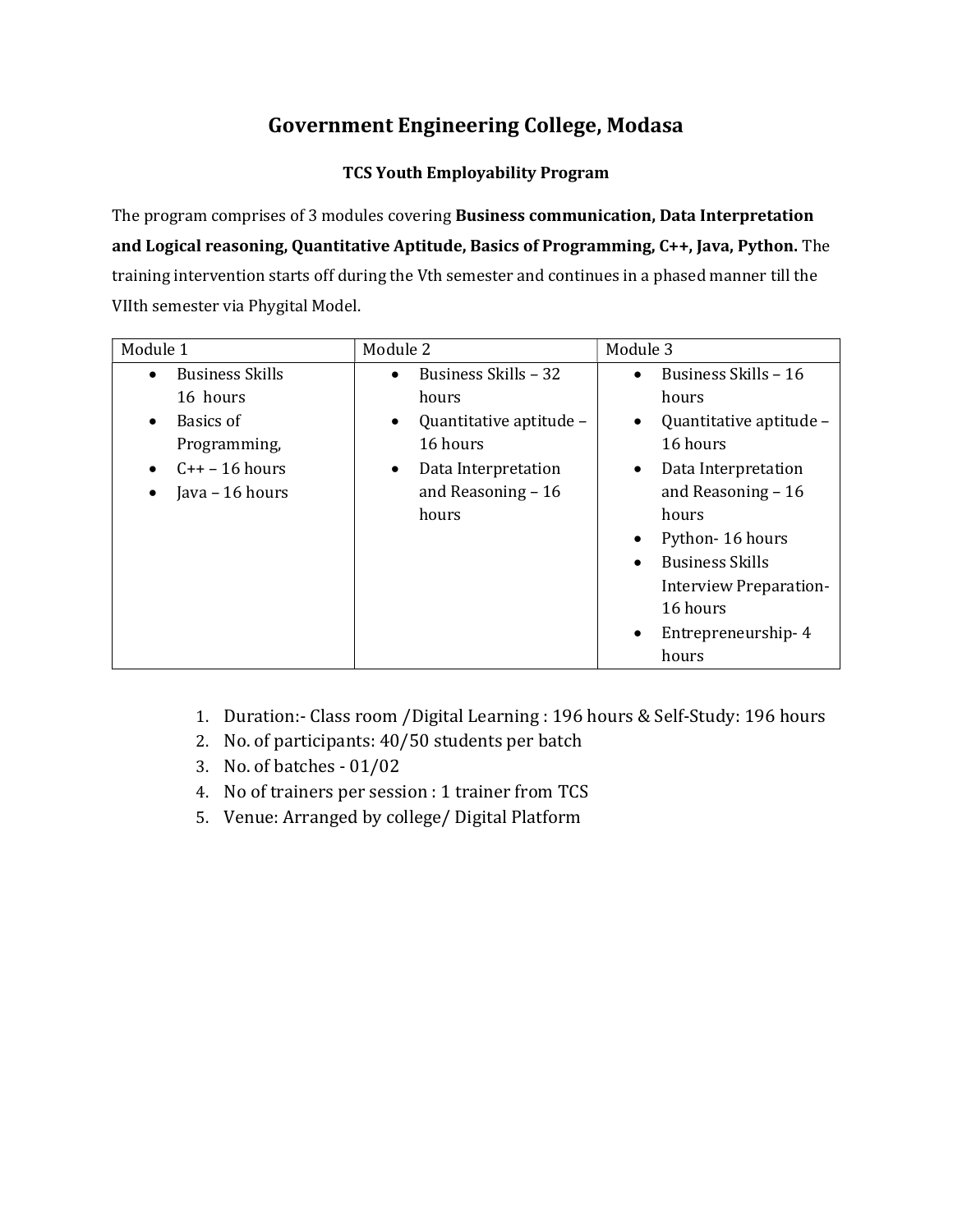

**TPO GEC Modasa <tpo@gecmodasa.org>**

#### **Write Up and Curriculum Details for Youth Employment Program** 2 messages

**Aman Tyagi** <tyagi.aman@tcs.com> Thu, Dec 10, 2020 at 12:41 AM To: Aman Tyagi <tyagi.aman@tcs.com> Cc: Kishan Gopal <kishan.gopal@tcs.com>

Dear Sir/Madam,

Greetings for the day!!

Please find the Write Up and Curriculum Details for Youth Employment Program.

Kindly suggest your preferred time slot to Kishan sir so that sessions can be organized for students during the weekends.

The program comprises of 3 modules covering **Business communication, Data Interpretation and Logical reasoning, Quantitative Aptitude, Basics of Programming, C++, Java, Python.** The training intervention starts off during the Vth semester and continues in a phased manner till the VIIth semester via Phygital Model.

#### **1.1 Program Details**

| Module 1                                                                                                        | Module 2                                                                                                                          | Module 3                                                                                                                                                                                                                                    |  |
|-----------------------------------------------------------------------------------------------------------------|-----------------------------------------------------------------------------------------------------------------------------------|---------------------------------------------------------------------------------------------------------------------------------------------------------------------------------------------------------------------------------------------|--|
| $\bullet$ Business Skills – 16 hours<br>• Basics of Programming, $C++-16$<br>hours<br>$\bullet$ Java – 16 hours | $\bullet$ Business Skills - 32 hours<br>• Quantitative aptitude $-16$ hours<br>• Data Interpretation and Reasoning $-16$<br>hours | • Business Skills – 16 hours<br>• Quantitative aptitude $-16$ hours<br>$\bullet$ Data Interpretation and Reasoning - 16<br>hours<br>• Python- 16 hours<br>• Business Skills Interview Preparation-16<br>hours<br>• Entrepreneurship-4 hours |  |

1. Duration:- Class room /Digital Learning : 196 hours & Self-Study: 196 hours

- 2. No. of participants: 40/50 students per batch
- 3. No. of batches 01/02
- 4. No of trainers per session : 1 trainer from TCS
- 5. Venue: Arranged by college/ Digital Platform

#### **1.2 Selection Criteria:**

College to provide the list of students in Semester V Mechanical/Elect/Electronics/Comp Science/IT/or equivalent. **Each batch to have 50 students – comprising of 15~40% SC/ST and rest poor meritorious from all other categories**.

SC/ST students adhering to the below conditions:

- I. Marks: Consistent academic performance (with scores of 60% and above) in Graduation, Class XII and Class X is required. CGPA 6.0 for all students.
- II. Breaks/ Gap in Education: There should be no break in studies. However, as an exception, a maximum of 2 years of break in studies is permissible on account of valid reasons.
- III. One backlog is allowed for students.

Poor meritorious students adhering to the below income criteria (along with conditions mentioned above)

- IV. Income Criteria: Family income of the applicant should not exceed Rs 6 lakh per annum. Candidates will be required to produce any of the below documents for recording the Income Criteria which is a pre- requisite.
	- a. Income Tax Return document of parents/ parent as applicable. (Wherever the Income Tax. Return of parents is not filed/not available; candidates may produce either of the following documents.)
	- b. Notarized Undertaking of Annual Income. (Note : amount of the notarized bond is Rs. 20 )
	- c. Bank Statement of previous 6 months (If Parents have Bank Accounts)

TCS does a preliminary review and finalizes the students in the batches based on the eligibility criteria.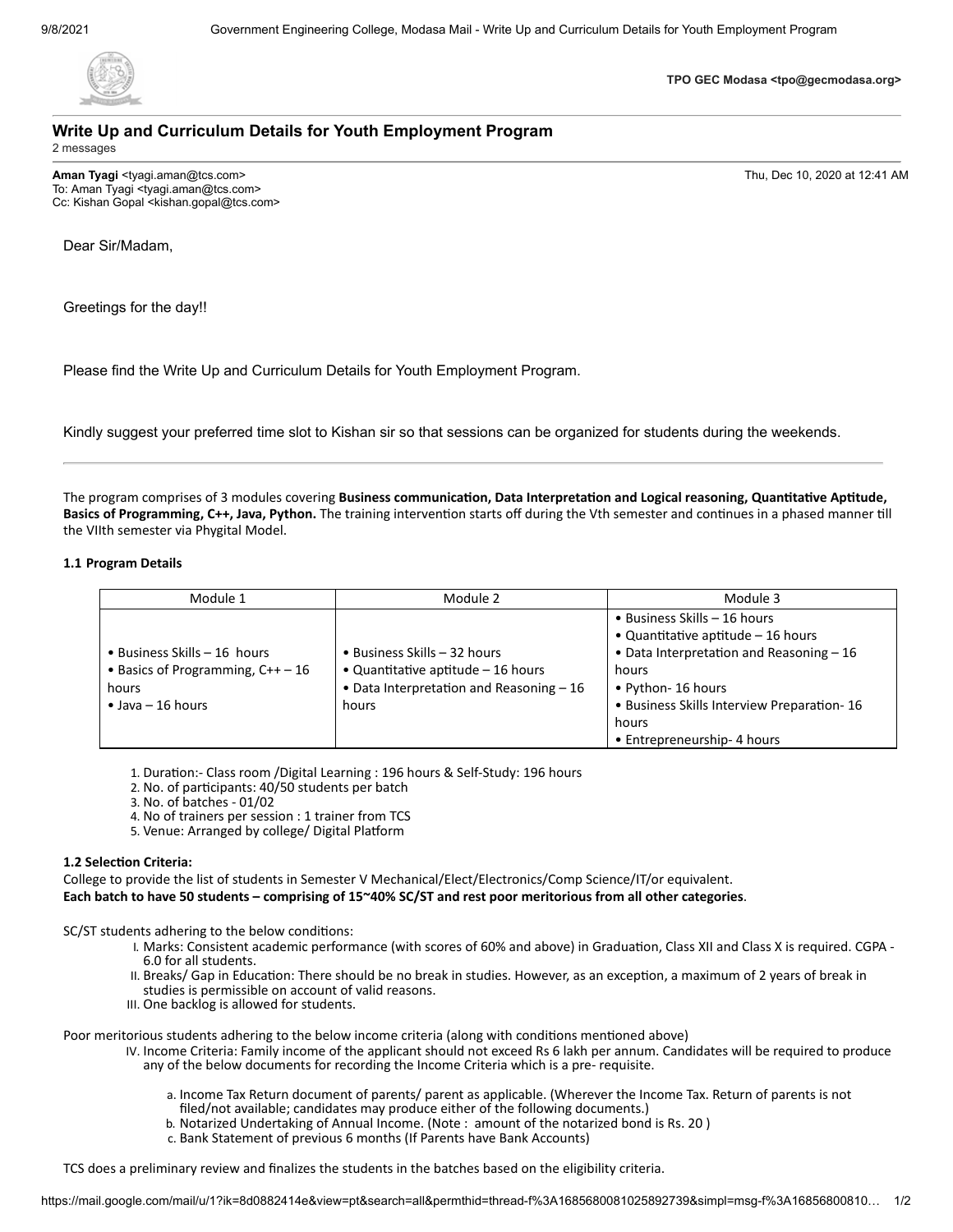Kindly reach out to us in case of any clarifications.

Thanks and Regards,

Aman Tyagi

Corporate Social Responsibility-Affirmative Action Tata Consultancy Services Limited [185, Lloyd's](https://www.google.com/maps/search/185,+Lloyd) [Road,](https://www.google.com/maps/search/185,+Lloyd) [Chennai - 600086,](https://www.google.com/maps/search/185,+Lloyd) **Tamil Nadu, India** Cell:- +91-7358636512 Mailto: [tyagi.aman@tcs.com](mailto:tyagi.aman@tcs.com)

 $\mathcal{L}_\text{max}$  and  $\mathcal{L}_\text{max}$  and  $\mathcal{L}_\text{max}$  and  $\mathcal{L}_\text{max}$ 

 $\mathcal{L}_\text{max}$  and  $\mathcal{L}_\text{max}$  and  $\mathcal{L}_\text{max}$  and  $\mathcal{L}_\text{max}$ 

Experience certainty. IT Services Business Solutions **Consulting** 

 $=$ 

Notice: The information contained in this e-mail message and/or attachments to it may contain confidential or privileged information. If you are not the intended recipient, any dissemination, use, review, distribution, printing or copying of the information contained in this e-mail message and/or attachments to it are strictly prohibited. If you have received this communication in error, please notify us by reply e-mail or telephone and immediately and permanently delete the message and any attachments. Thank you

**TPO GEC Modasa** <tpo@gecmodasa.org> Thu, Dec 10, 2020 at 11:54 PM To: Goyani Mahesh <mgoyani@gmail.com>

[Quoted text hidden]

-- Training & Placement Officer Government Engineering College, Modasa, Dist Aravalli Gujarat